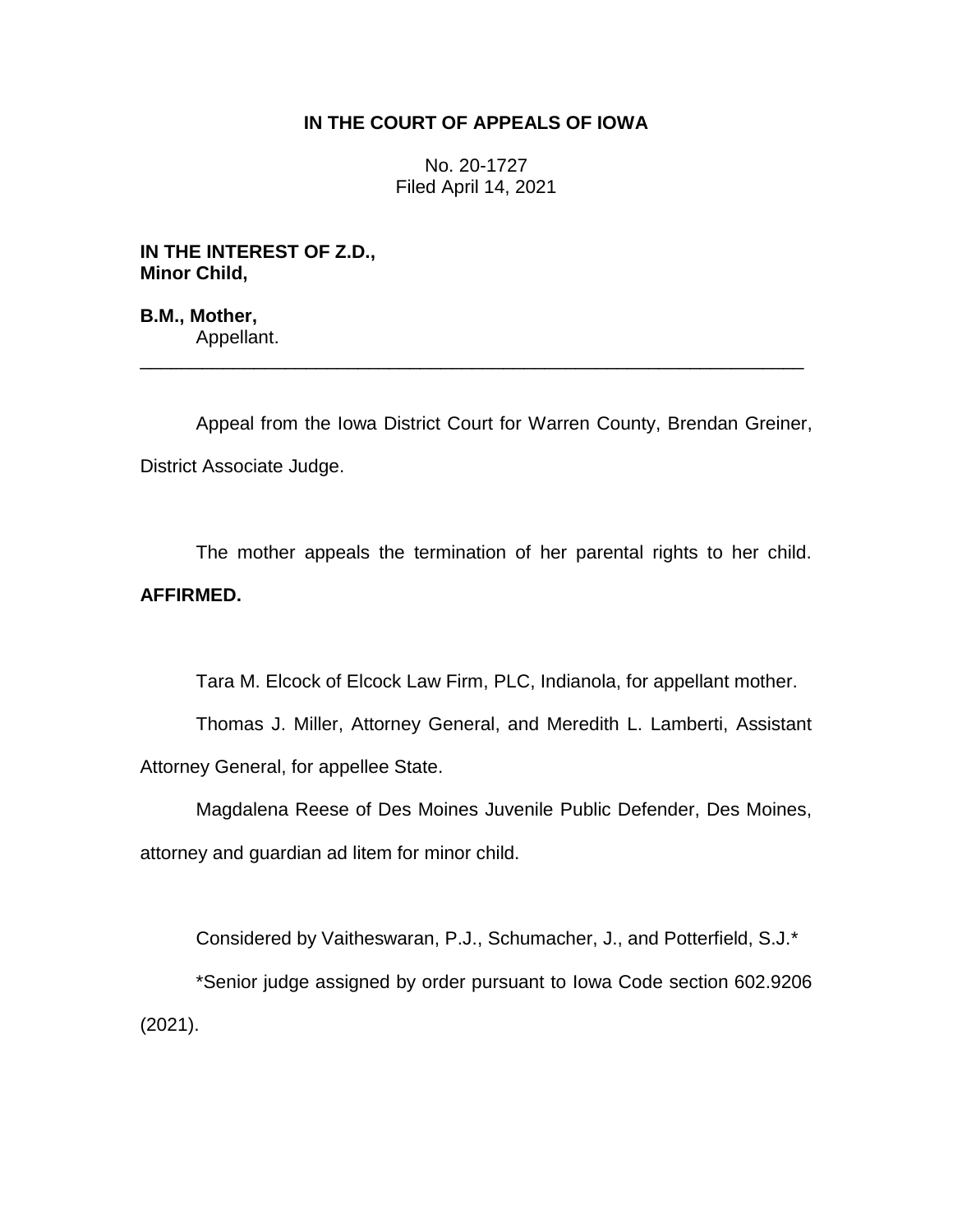#### **POTTERFIELD, Senior Judge.**

The mother appeals the termination of her parental rights to her child, Z.D., who was born in 2015.<sup>1</sup> The juvenile court terminated the mother's rights pursuant to Iowa Code section 232.116(1)(f) (2020). On appeal, she contends the Iowa Department of Human services (DHS) failed to make reasonable efforts to reunify her with Z.D. so she should get additional time with requested services to work toward reunification. She also maintains termination of her rights is not in Z.D.'s best interests and raises multiple evidentiary challenges.

#### **I. Background Facts and Proceedings.**

 $\overline{a}$ 

DHS became involved with the family this time in March  $2019<sub>1</sub><sup>2</sup>$  after the mother went to the emergency room following a party at her home where she was drinking alcohol, ingesting drugs, and got into a physical altercation with a man. Z.D. was in the home at the time. At the hospital, the mother tested positive for methamphetamine, which she denied knowingly taking, but she admitted letting a male friend inside her home with methamphetamine and heroin and taking prescription medication not prescribed to her. When the mother stated she did not feel able to continue caring for Z.D., Z.D. was immediately removed from the mother's care and placed with her maternal grandmother and step-grandfather, who for years had often been the informal caretakers of Z.D.

<sup>&</sup>lt;sup>1</sup> The father's parental rights were also terminated. He does not appeal.

<sup>&</sup>lt;sup>2</sup> We have only general information about other DHS involvement with this family, such as statements that the family has been involved in "prior assessments" with Z.D. being identified as the victim. In a police report in the record, there is also a mention of prior assessments from DHS on the mother, the father, and the maternal grandparents.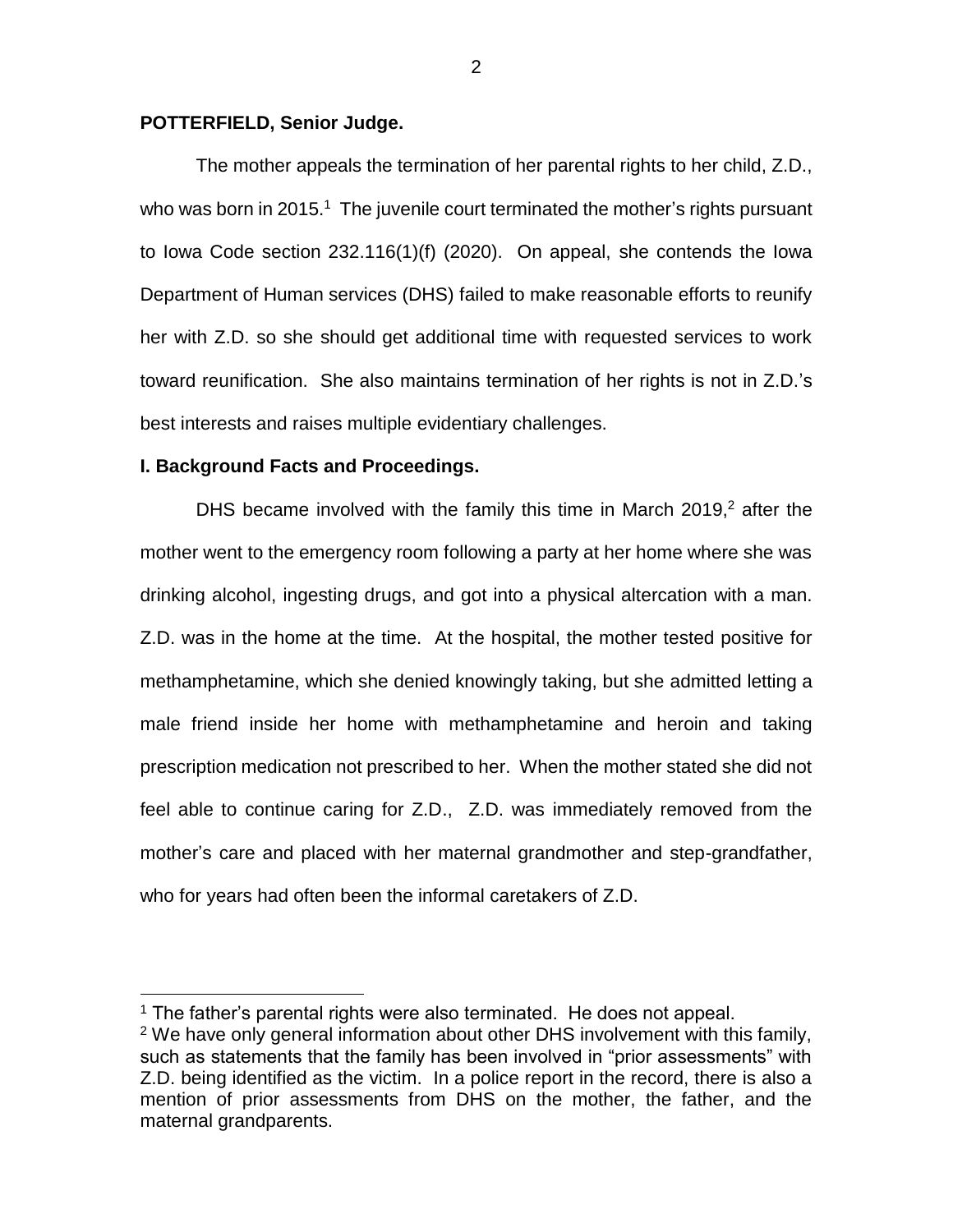In spite of her initial denial of intentionally taking methamphetamine, a few weeks later, the mother admitted she was "trying drugs" the night before she went to the emergency room. The mother also admitted to struggling with her mental health. Around the same time, the mother moved to Nebraska to live with her boyfriend, Matt M. She wanted Z.D.'s case transferred because she did not intend to move back to Iowa.

The mother reported to the DHS social worker that Z.D. used to have pica<sup>3</sup> and would eat shoes, her wooden crib, and rocks. Possibly as a result of this, Z.D. required extensive dental surgery in May 2019, which included extracting two teeth, capping or filling seven others, and completing a root canal.

In late May, the social worker visited the grandparents' home and reported that though the home was two stories, the grandparents told her they do not use the upstairs as there was a "fire bomb" thrown in about ten years ago and they feared it could happen again. As a result, the grandparents, their minor child, and Z.D. slept on the main floor, with the grandparents using the only bedroom, their child sleeping on a bed in the walkway to the dining room, and Z.D. sleeping on the couch.

Z.D. was removed from the maternal grandparents' care a few days later in early June. While she was being driven from the grandparents' home, Z.D. ate part of a napkin and some cardboard packaging from a toy she was given. She also immediately began referring to the DHS workers present as "Mommy" and

<sup>&</sup>lt;sup>3</sup> "Pica" is "an abnormal desire to eat substances (such as chalk or ashes) not normally eaten." *Pica*, *Merriam-Webster*, https://www.merriam-webster.com/ dictionary/pica (last visited Mar. 9, 2021).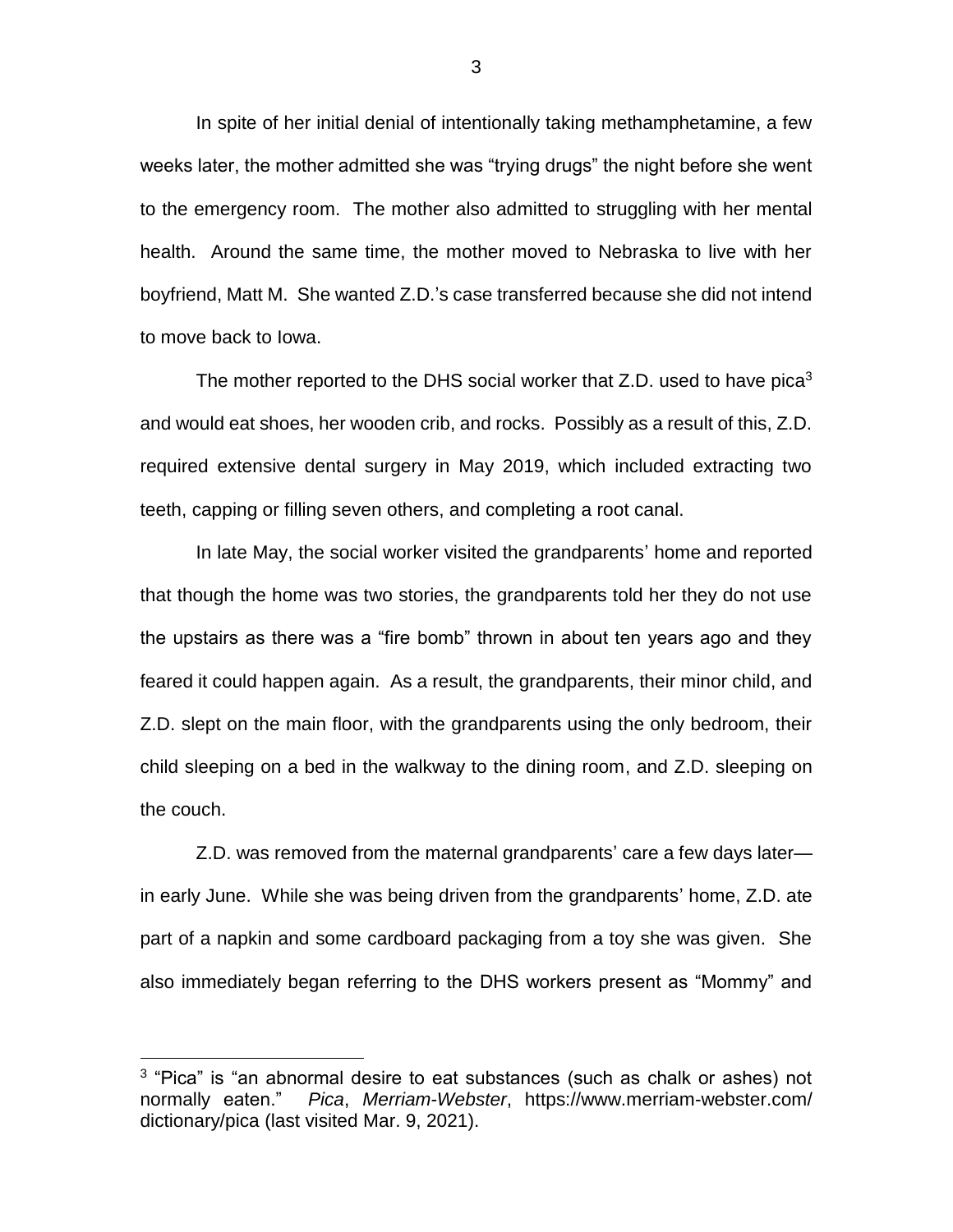"Daddy" despite having met the woman only once and never meeting the man before then.

Z.D. spent only six days at her first foster home. The foster home had three other children, and Z.D. asked the two sons to pull down their pants and go to the bathroom on the basement floor. She also asked to watch the adults shower and asked them to watch her shower and use the toilet. Z.D. chewed on her wooden bed at night and ripped books apart to eat the binding. Additionally, Z.D. asked the foster mother if she could make a video for the mother, in which Z.D. said, "Her has two dogs and I'll miss you but I don't want you pull your pants down so." Despite being there only a short time, Z.D. referred to the foster parents as "Mommy" and "Daddy." Due to her interactions with the sons, the foster family was unable to maintain Z.D. in their home.

Z.D. was placed at her second foster home on June 11, 2019. This family did not have any other children, and Z.D. remained in their care at the time of the termination hearing in October 2020. Early on, Z.D. drew a picture and reported it was of "mommy's private parts." She also asked the foster mother to watch her shower and use the toilet; when asked if she needed help with those things, Z.D. said she did not need help but she wanted to be watched. According to the DHS caseworker's June 2019 report to the court, the foster father reported to DHS that he believed Z.D. disliked the mother's boyfriend because Z.D. would grunt annoyingly when the mother put him on the phone during their nightly calls.

Following the July dispositional review hearing, the court filed a separate order finding "by clear and convincing evidence that [Z.D.] is a victim of either sexual or physical abuse" and ordering DHS to "arrange for and pay for a forensic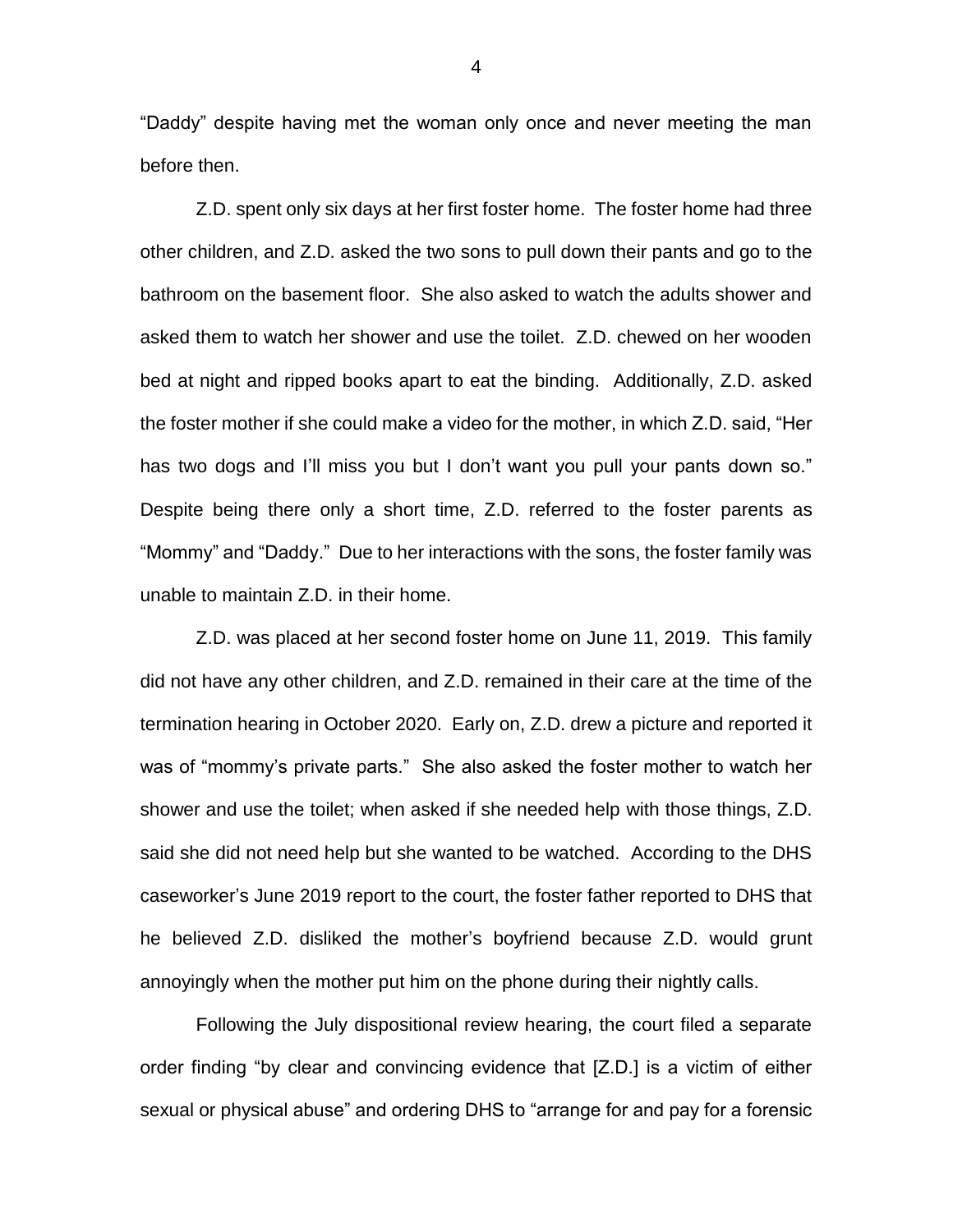interview of" Z.D. The State, with DHS and Z.D.'s guardian ad litem, asked the court to reconsider, noting while Z.D. had concerning behaviors, a forensic interview could be premature since she had made no allegations or statements of abuse. They maintained Z.D. should receive therapy and a forensic interview later, if and when she disclosed abuse. The court denied the motion and ordered DHS to make a referral to law enforcement to begin a child-abuse investigation, make a referral for a forensic interview at a child protection center, and report findings to the court before the next hearing.

In late July, it was decided the mother's boyfriend, Matt M., would no longer be allowed to attend visits with the mother.

In August, the foster mother reported that while sitting at the breakfast table, Z.D. said, "I went to the bathroom and Matt peed on me and I got all wet."

The mother and Matt M. moved to Iowa in October, to a town approximately thirty minutes from Z.D.'s placement. Supervised visits then began taking place in their home without Matt M. present.

Z.D.'s therapist wrote a letter to DHS on November 1, 2019, in anticipation of the scheduled November dispositional review hearing. The therapist, Gayle Murray, reported seeing Z.D. ten times, "typically for individual play therapy" and noted the mother accompanied Z.D. for the initial assessment and one other session. Murray said Z.D. "ha[d] not been able to address any victimization directly in therapy nor reportedly in her forensic interview" but that her "symbolic play ha[d] included themes that are often present with sexual abuse." Murray expressed concern that the mother was not taking responsibility for the way her parenting had negatively affected Z.D. and noted the mother "ha[d] identified multiple people from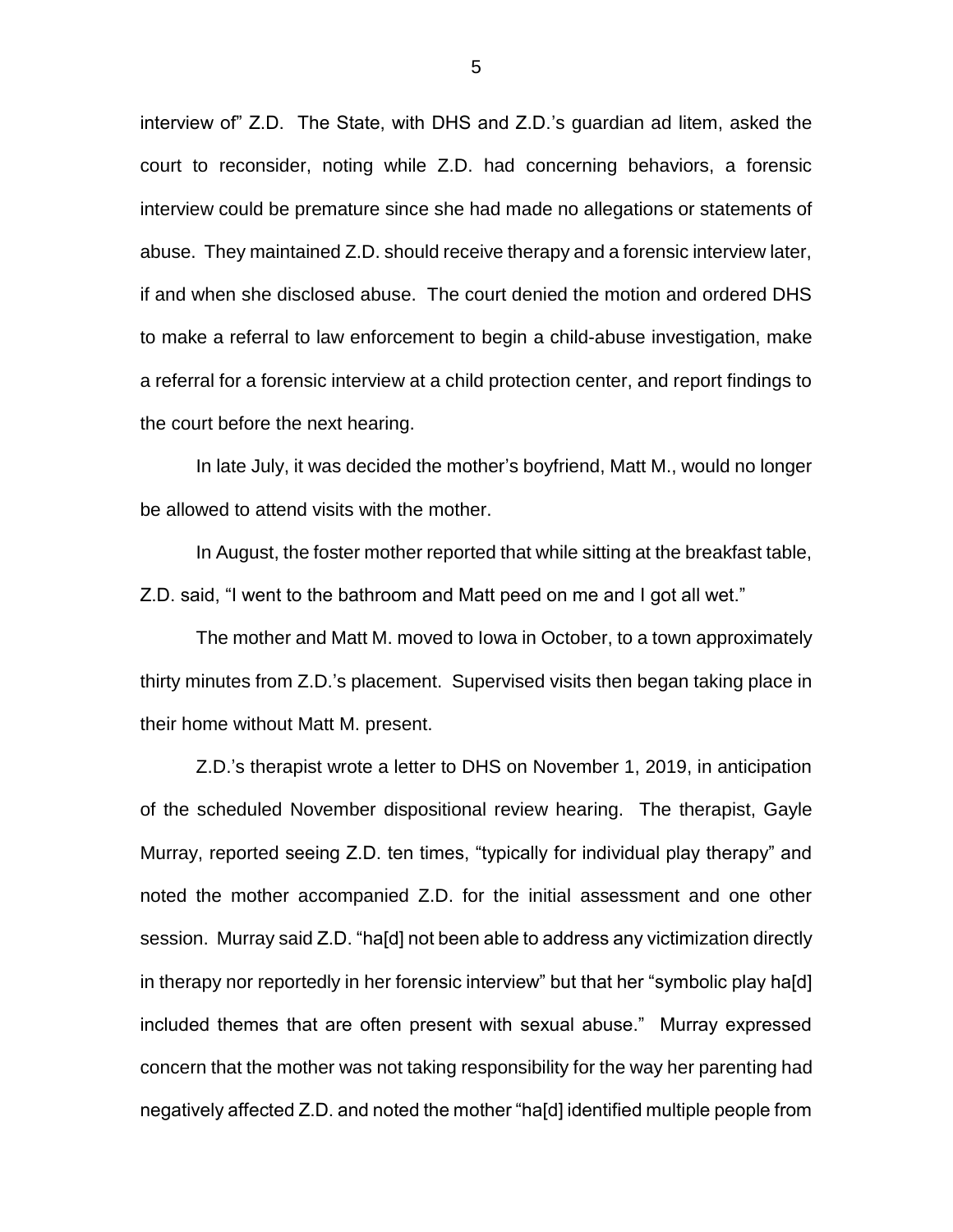their lives who have sexual abuse 'potential' and identified that [Z.D.] had sexually reactive behaviors as young as 2 years old." Also, the foster mother reported to DHS that they had not seen any instances of Z.D. eating non-food items until November 1, when Z.D. started eating play dough while on the phone with the mother and Matt M. After the call ended, when the foster mother asked Z.D. why she ate play dough, Z.D. responded, "Because I wanted to make my mom mad."

Also in November, as part of the law enforcement investigation initiated by the juvenile court's order, the mother spoke with a detective. The mother reported that Z.D. first started exhibiting odd behaviors after she got Z.D. back from an extended stay with the father<sup>4</sup> when Z.D. was two years old. She reported Z.D. would "hump" stuff and, on one occasion, took a hot dog and rubbed it on her vaginal area outside of her clothing. During the same discussion, the mother named Matt W. as a former boyfriend and the man who brought drugs to her party in March 2019—the incident that began DHS's involvement with the family. She told the detective Matt W. had been alone with Z.D. "up to four times." She also told the detective her current boyfriend, Matt M., had never been alone with Z.D. The mother denied knowing Z.D. claimed "Matt peed on [her]."

Following the November hearing, the court confirmed Z.D.'s continued removal and stated the mother needed to "acknowledge how her life choices [have]

<sup>&</sup>lt;sup>4</sup> The mother and father did not have a formal custody or visitation agreement. According to the mother, for the first couple years of Z.D.'s life, the father would sometimes take Z.D. and refuse to give her back for a couple months. The mother stated this stopped when Z.D. was two years old. After that, Z.D. spent much of her time living with her grandparents in an informal arrangement between the mother and maternal grandparents.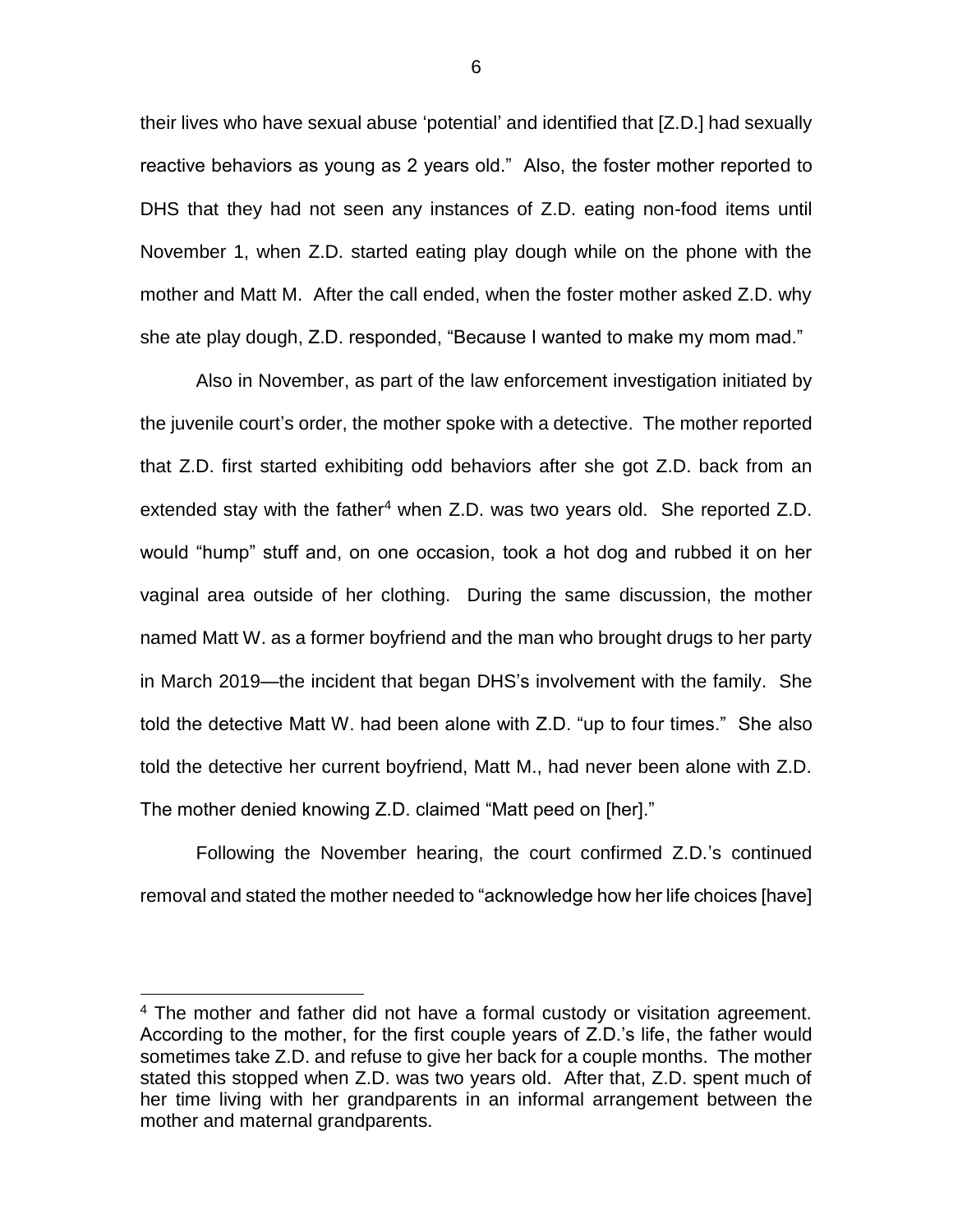affected [Z.D.] and show how she is going to change her life to provide a safe home for  $[Z.D.]$ ."

Although it was a concern and a recommendation from the beginning of the case, the mother did not begin engaging in mental-health therapy until December 2019. She attended two sessions before deciding to switch providers, which led to a lapse in therapy until March 2020.

In a February 2020 letter to DHS, Z.D.'s therapist said she saw signs of "therapeutic growth" in Z.D.'s play and Z.D. "continue[d] to make behavioral and emotional progress." However, she also noted, "There continue to be incidents of sexually reactive behavior where [Z.D.] is focused on kissing peers, being married, or being naked at an atypical time." She also mentioned speaking with one of the therapists the mother had seen and shared a report that the mother "talked of being concerned that [Z.D.] will get the wrong person in trouble" rather than focusing her concern on what had happened to Z.D. Murray also reported the mother

indicated this new therapist is the third one she has been to and the one she signed the release for she had only seen 2 or 3 times. The therapeutic work required for her to be considered safe, healthy and protective will be intense and extensive, not just a few sessions.

In a February report to the court, the court-appointed special advocate (CASA) detailed that while she was visiting Z.D. at the foster family's home in January, she observed the mother call to speak with Z.D. on the phone. According to the CASA, the phone call lasted only approximately three minutes; immediately after greetings, Z.D. asked the mother where she was, and the mother said she was at "Matt's Mom's house." Z.D. then changed the subject before abruptly hanging up the phone on her mother.

7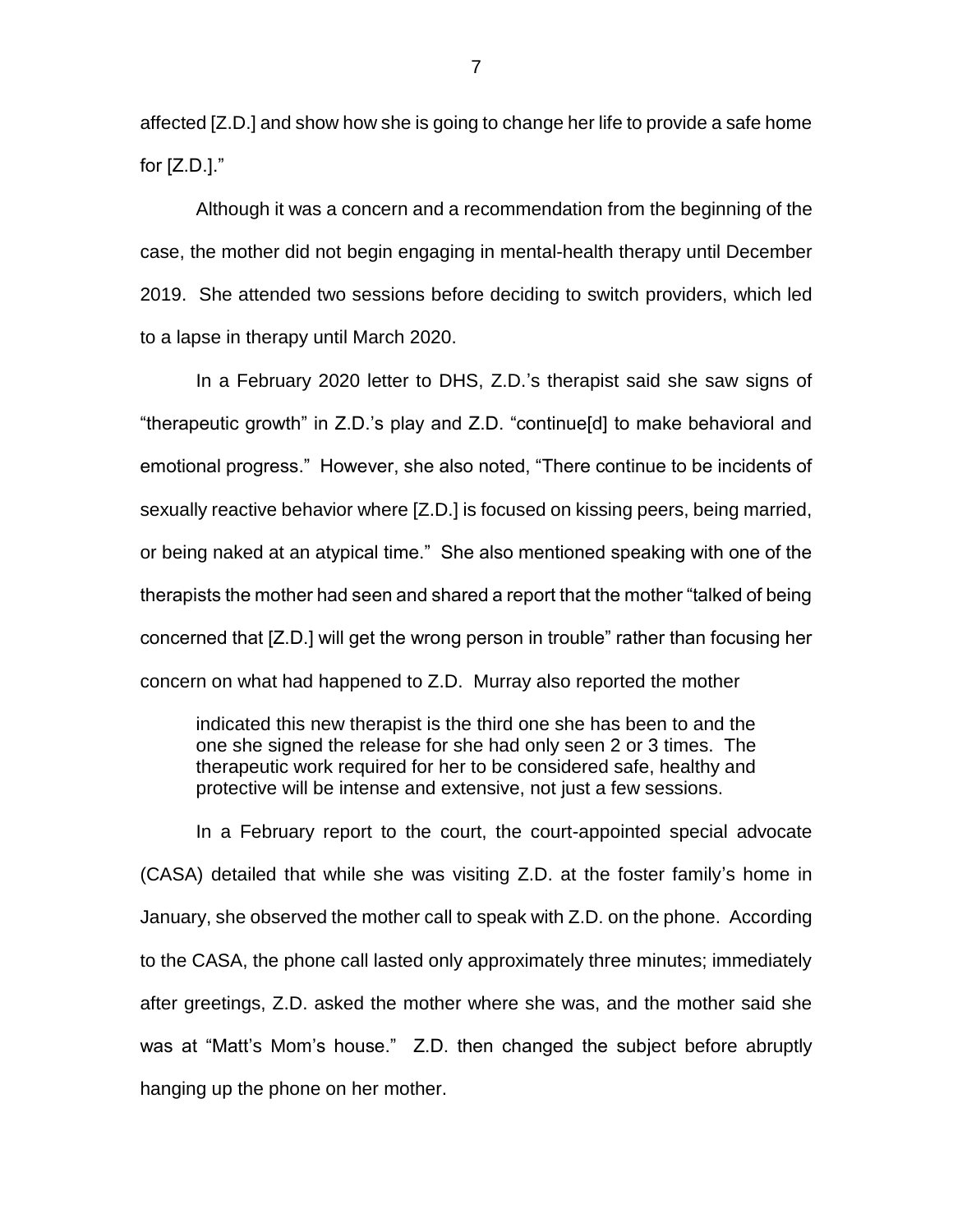In early March, the mother began participating in mental-health therapy with Catherine Stack regularly. She was advised to have weekly appointments.

According to the social worker's March report, the mother asked if thenfiancé Matt M. could start attending her visits with Z.D. When the worker would not allow it and explained Z.D. had disclosed Matt "peed" on her, the mother stated it was a different Matt who did that. Additionally, the mother claimed Z.D. knew Matt M. as "dad" and that not allowing Z.D. and Matt M. to see each other was hurting them both. Z.D.'s therapist also reported being contacted by the mother several times with the focus on how to move forward and include Matt M. in her visits with Z.D.

At the March hearing, the DHS worker asked the court to grant a six-month extension and to adopt the recommendations that the mother "participate in individual therapy and follow all recommendations." The court did so, delaying permanency for six months and finding Z.D. would no longer need to be removed from the mother's care if the mother "address[ed] her mental health and substance abuse issues, provid[ed] a safe, stable home for the child and acknowledg[ed] and address[ed] her parenting of [Z.D.] and how it affect[ed] her."

In April, the mother announced she was pregnant with Matt M.'s child.

Stack, the mother's therapist, provided a letter in May regarding the mother's treatment at DHS's request. The mother had nine sessions since finishing her intake appointments on March 10. She was diagnosed with posttraumatic stress disorder and major depressive disorder and was working on "overall mental health, self-care and coping skills, trauma recovery, and parenting."

8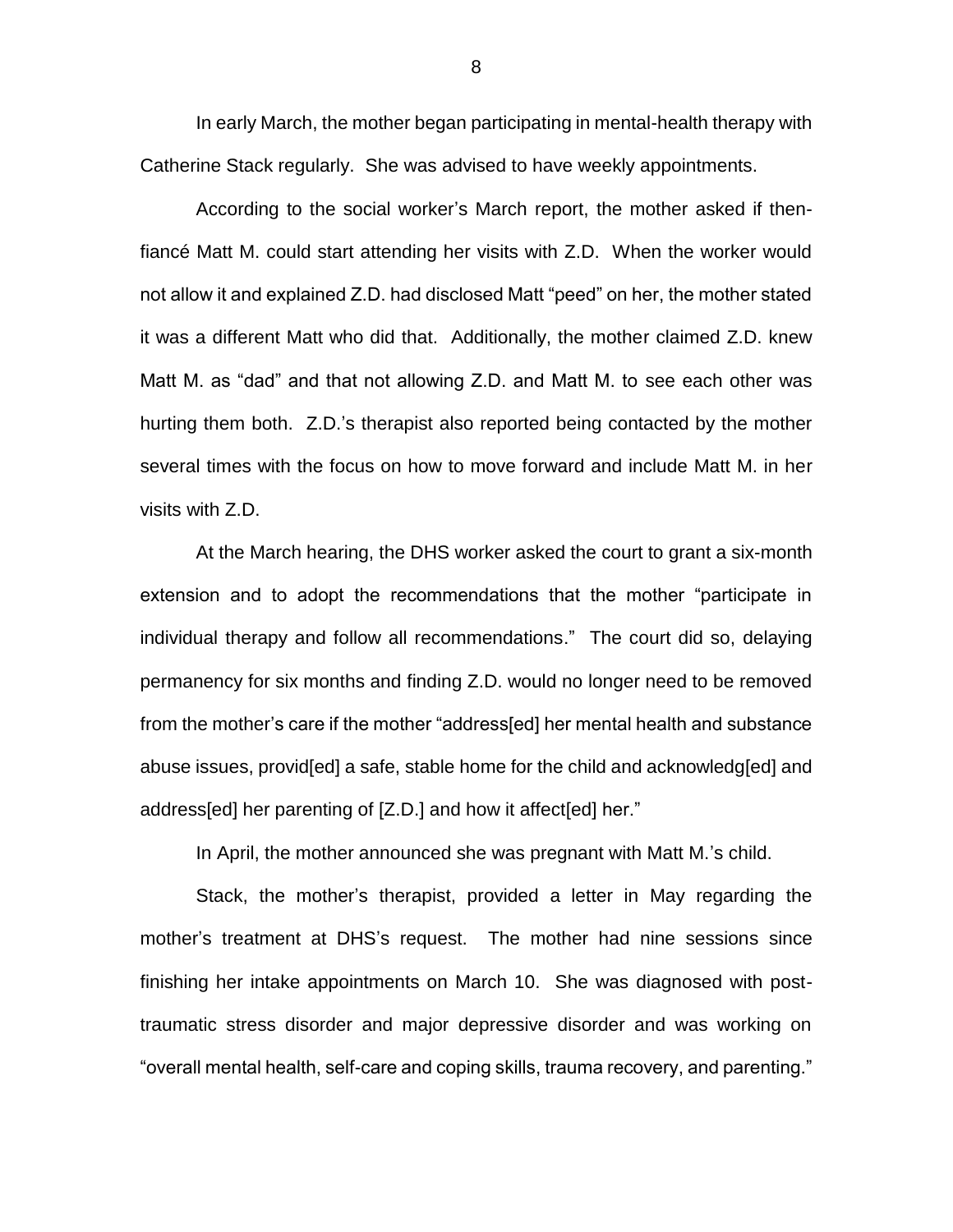The therapist opined that the mother was "active and engaged" and "making progress in treatment."

In her June report, the CASA wrote about a March visit with Z.D. when Z.D. "brought a handful of pictures that she had received from her mother" to show the CASA. Z.D. showed the CASA just the top picture, which was one of her and her mother. She became frustrated with requests to see the others and would not share them. Later, when the foster parents asked Z.D. if she would share her photos with the CASA, Z.D. shared the others as well. The CASA noted the other nine images were of or included Matt M. The CASA also described a video call between Z.D. and the mother that the CASA watched. According to the CASA, the call lasted less than fifteen minutes, and Z.D. asked to be allowed to end it "no less than five times. . . . At one point during the call, Z.D. broke down into tears begging to end the call." The CASA noted the requests to end the call began after Z.D. asked her mother where she was, and the mother replied she was at Matt's house.

In a June letter Z.D.'s therapist, outlined the following:

[Z.D.] continues to utilize play therapy very productively. At the very first appointment, [Z.D.] asked her mom "Why did Matt pull his pants down at me?" At a play therapy session in January, [Z.D.], as the mom, reported "my honey did it, I told him to stop" about touching the baby inappropriately. She reported he also "spanks her bottom." In February she had some incidents of sexually reactive behaviors such as kissing a boy on the lips at school and rolling around naked on a blanket in front of a babysitter saying "oh it feels so good." At a session in April, [Z.D.] had the largest member of a family aggress at all the others, repeatedly injuring them. She then introduced pictures her mom had sent to her and played games with them. She eventually was using them to play slap jack and would repeatedly slap and aggress at the pictures of Matt [M]. She intentionally singled out those of Matt and would hug the picture if she accidentally hit her mom. She then began jumping on them, running and jumping on them, sitting on them and pretending to fart on them and almost tearing them up. The rest of the session, her body was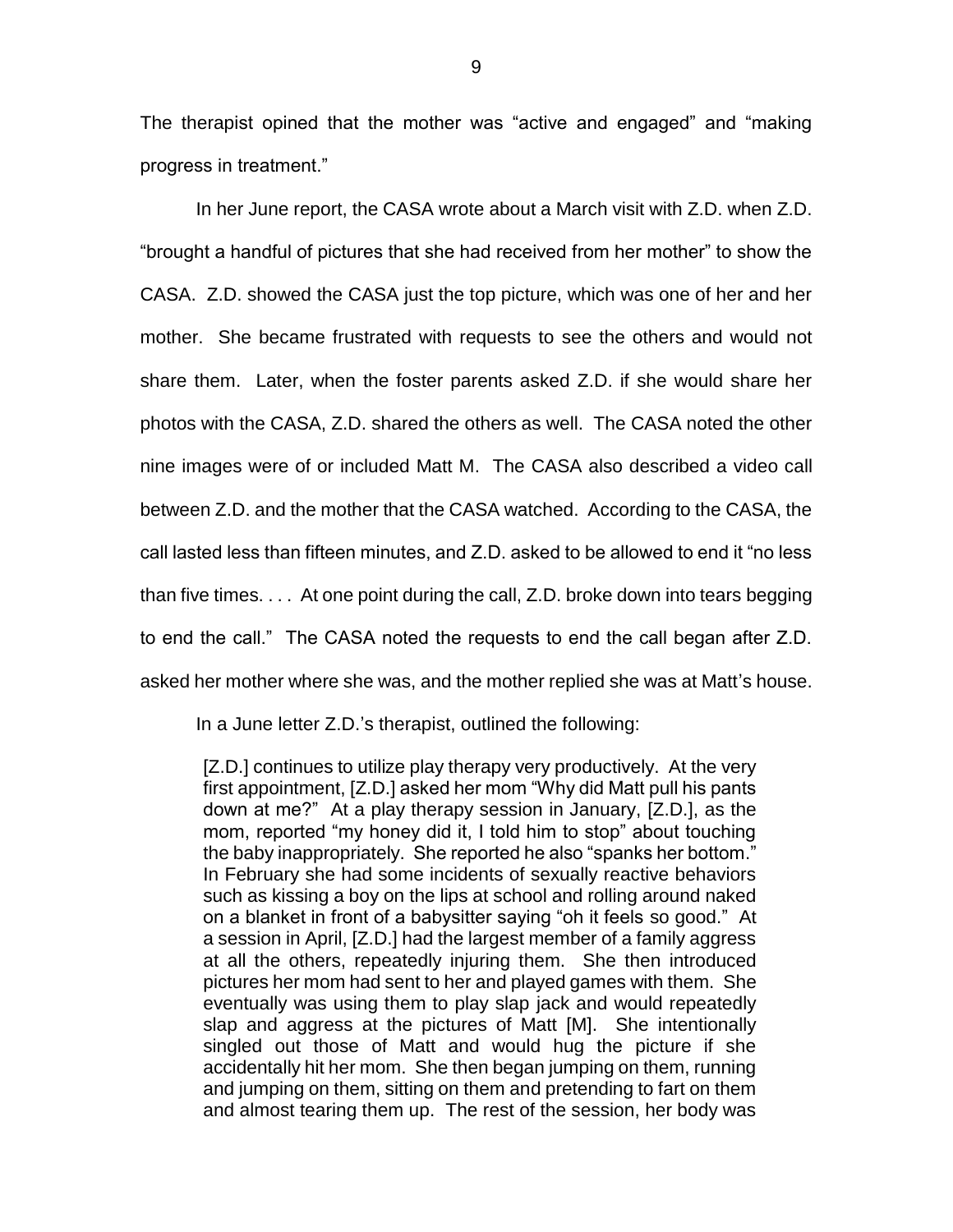very dysregulated, with flopping around, kicking at [the foster mother] and tripping and falling. When [the mother] and Matt [M.] came to therapy, they suggested there was a Matt in [the mother's] life before him who was likely the person [Z.D.] is bringing up.

She also responded to the mother's therapist's recommendation of "child-parent

psychotherapy . . . to work on dyadic trauma recovery and relationship patterns,"

urging that if the court were to order Z.D. and the mother to participate in such

therapy together, "it is imperative the therapist has expertise in the area of sexual

abuse so they are able to 'see and hear' the communications that [Z.D.] may be

trying to express through the modality of play therapy and help [the mother]

understand them and not minimize or deny the communications."

The court's June CINA permanency review order reiterated its March

findings and scheduled a permanency review hearing on September 9.

In a July report by the worker in charge of supervising visits, the worker

detailed that she and the mother

discussed the relationship between her and Matt [M.] and how it is affecting certain areas of the case. [The mother] expressed that she has even spoken with Matt regarding the relationship ending so [Z.D.] can come home. [The mother] expressed that it isn't fair that Matt is being accused of something that he didn't do and feels he has to agree to doing the actions to make this all go away and that isn't fair. Worker responded that she understands the frustration with the situation. Worker and [the mother] discussed where DHS believes that Ithe motherl is picking Matt over [Z.D.] [The mother] expressed that is not the situation that she doesn't feel that it is fair that Matt being accused of something he didn't do is fair.

In August, the mother married Matt M.

In the caseworker's August report to the court, she outlined how the

mother struggled to show she had protective capacities with Z.D., stating:

[The mother] was slow to engage in services at the beginning of the case and hasn't fully understood her role in what has happened to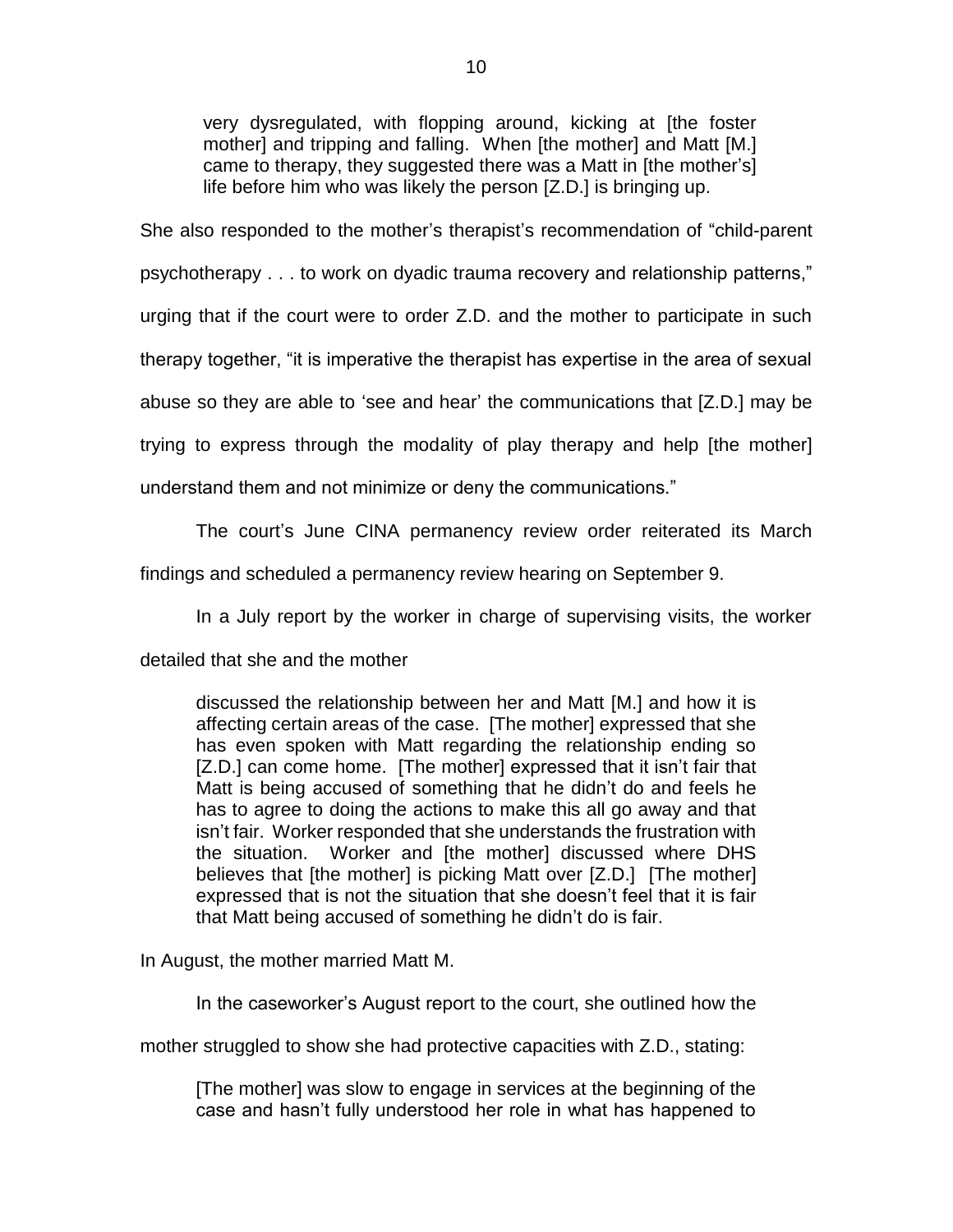[Z.D.] [The mother] has mentioned believing [the father] has abused [Z.D.] when she was younger but failed to report any concerns at that time. [The mother] has also reported allowing a "friend," [Matt W.], to babysit [Z.D.] even when he had an extensive criminal background. [The mother] has since reported [Matt W.] was the one who allegedly drugged her at the beginning of this case. [She] also willingly left [Z.D.] in the home with her mother and step-father. Her step-father had previously been on the sex offender registry. [The mother] has also reported her now husband, [Matt M.] is very close with [Z.D.] and was never alone with [Z.D.] so he would not have had the opportunity to abuse [her]. [The mother] and [Matt M.] started dating at the beginning of this case and [Z.D.] has been removed from [the mother's] care since. [Matt M.] had minimal interactions with [Z.D.] at the beginning of the case and has since not had any contact with [her]. [The mother] has stated [Z.D.] sees [Matt M.] as her father and yearns for a relationship with him but [Z.D.] has had very minimal interactions with [Matt M].

Z.D.'s therapist provided a written update on September 2. In it, she noted the mother asked how she can prove she will be protective of Z.D., to which the therapist pointed out the mother had recently claimed Z.D. did not exhibit sexually reactive behaviors until after she was removed from the grandparents' home but that was contrary to the history the mother herself had provided by telling the therapist Z.D. began acting out sexually at age two after the mother took her back from the father. Additionally, Z.D.'s therapist provided notes from the intake information the mother provided when Z.D. began therapy in summer 2019, at which time the therapist wrote, "[The mother] is currently dating Matt whom she indicated [Z.D.] refers to as dad. She reported they dated originally when [Z.D.] was 2 years old for about 5 months. In February [2019] they decided to get back together."

On September 8, the mother filed a "motion for reasonable efforts and for an expert consultation and witness." In it, the mother was disparaging of the efforts made by DHS and the role she perceived Z.D.'s therapist was allowed to have in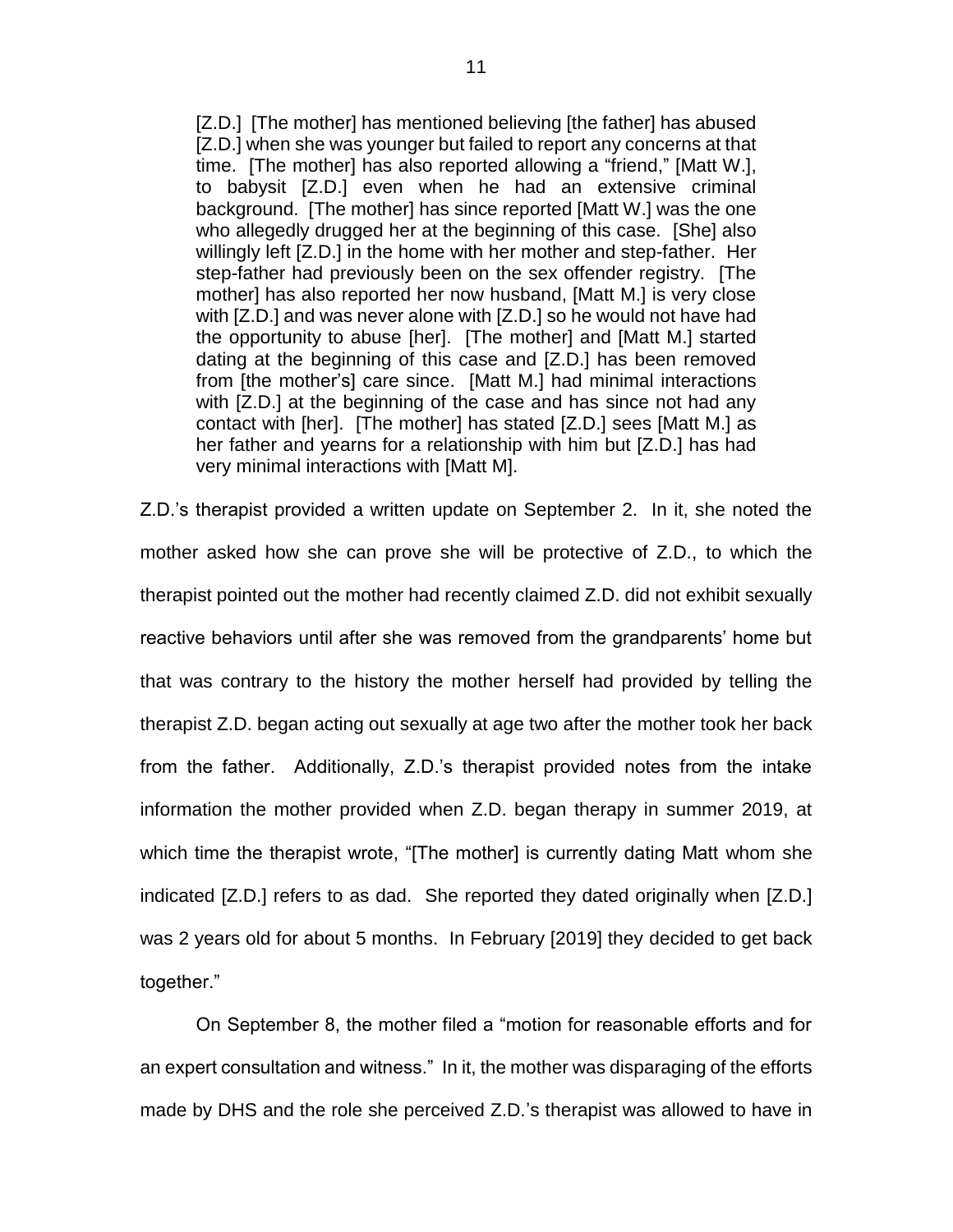the decisions that were made regarding unsupervised visitation and family therapy. Additionally, she stated:

[Z.D.'s therapist] states that because [the mother] denies it [is] possible for her husband [Matt M.] to have abused [Z.D.] as her protecting her husband rather than [Z.D.]; truth is, she is saying it is not possible because he has not been alone with [Z.D.] since [Z.D.'s] removal and has, in-fact, only been around her for a total of a few hours, and never before removal.

She asked for "return of custody" of Z.D., or, in the alternative, "an expansion of their visitation" with Z.D., with the help of a reunification therapist and a trial period at home. She also asked for family reunification therapy and "comprehensive review of the case documentation by an expert" with the expert "allowed to be consulted, potentially testify, and that the state pay the costs for the same." The motion was heard at the permanency review hearing the next day, and both the State and GAL resisted it and asked the court to deny the motion.

In its written order, the court concluded that, eighteen months into the proceedings, "[The mother] has not taken accountability how her lack of protective capacities put [Z.D.] in unsafe situations. [She] continues to focus on protecting her husband as opposed to finding out what happened to [Z.D.] She has put [Z.D.] in direct risk by utilizing unsafe caregivers." The court ordered the permanency goal to be changed to termination of parental rights and, because of that, found "no reason to order additional reasonable efforts for reunification with respect to either parent." The same day, the State filed a petition to terminate the mother's parental rights.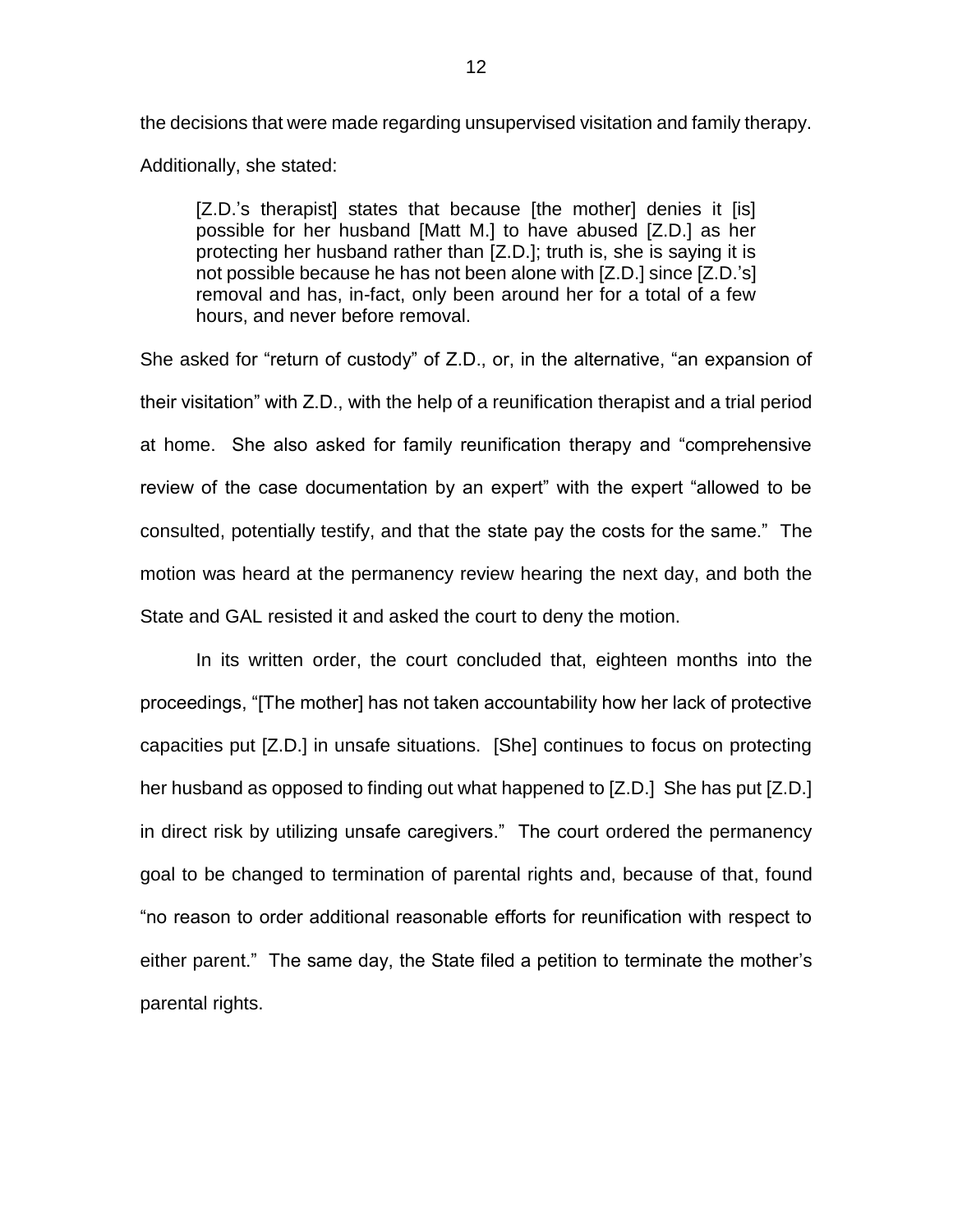The termination hearing took place over two days: October 9 and 20. At the hearing, a DHS worker<sup>5</sup> testified as to recent disclosures Z.D. made regarding sexual abuse. The worker met with Z.D. at her school on September 3, and Z.D. told the worker about how she was going to teach the foster parents' nephew how to play doctor. Z.D. told the worker "Matt" had taught her about playing doctor and that she had played it with him previously. According to the worker's testimony, Z.D. told the worker Matt taught her that you check your ears, eyes, nose, bodies, and then privates.<sup>6</sup> She described this happening twice, and detailed that he wanted her to rub his private, which she did until he told her to stop, and then he took over rubbing his private. The second time they played doctor, Matt used his hand to touch her private (Z.D. pointed at her vaginal area) before having her remove her underwear, and then he used his private to rub on top of her private area while he was laying over top of her. After she finished speaking with Z.D., the worker contacted her DHS colleagues and reported what Z.D. had said. Only then did the worker learn there was a question regarding the identity of Matt.

The same DHS worker met with Z.D. again on September 23. A video recording of the second meeting was introduced into evidence at the termination

<sup>&</sup>lt;sup>5</sup> Not the family's ongoing caseworker; this DHS worker was assigned to investigate after DHS received an allegation the foster parents failed to properly supervise and denied Z.D. critical care by leaving her unsupervised with their fouryear-old nephew for a few minutes, which led to the children touching each other inappropriately. The assessment was "unconfirmed" after the DHS worker determined the children removed their pants, but not their underwear, and did not touch each other. Additionally, she concluded the foster parents did not place Z.D. at risk of harm or fail to provide supervision that a reasonable or prudent person would exercise.

 $6$  The worker reported Z.D. only shared this information after asking many questions about why the worker was writing things down, if she worked "at the police," and if the worker would be telling the mother what she said.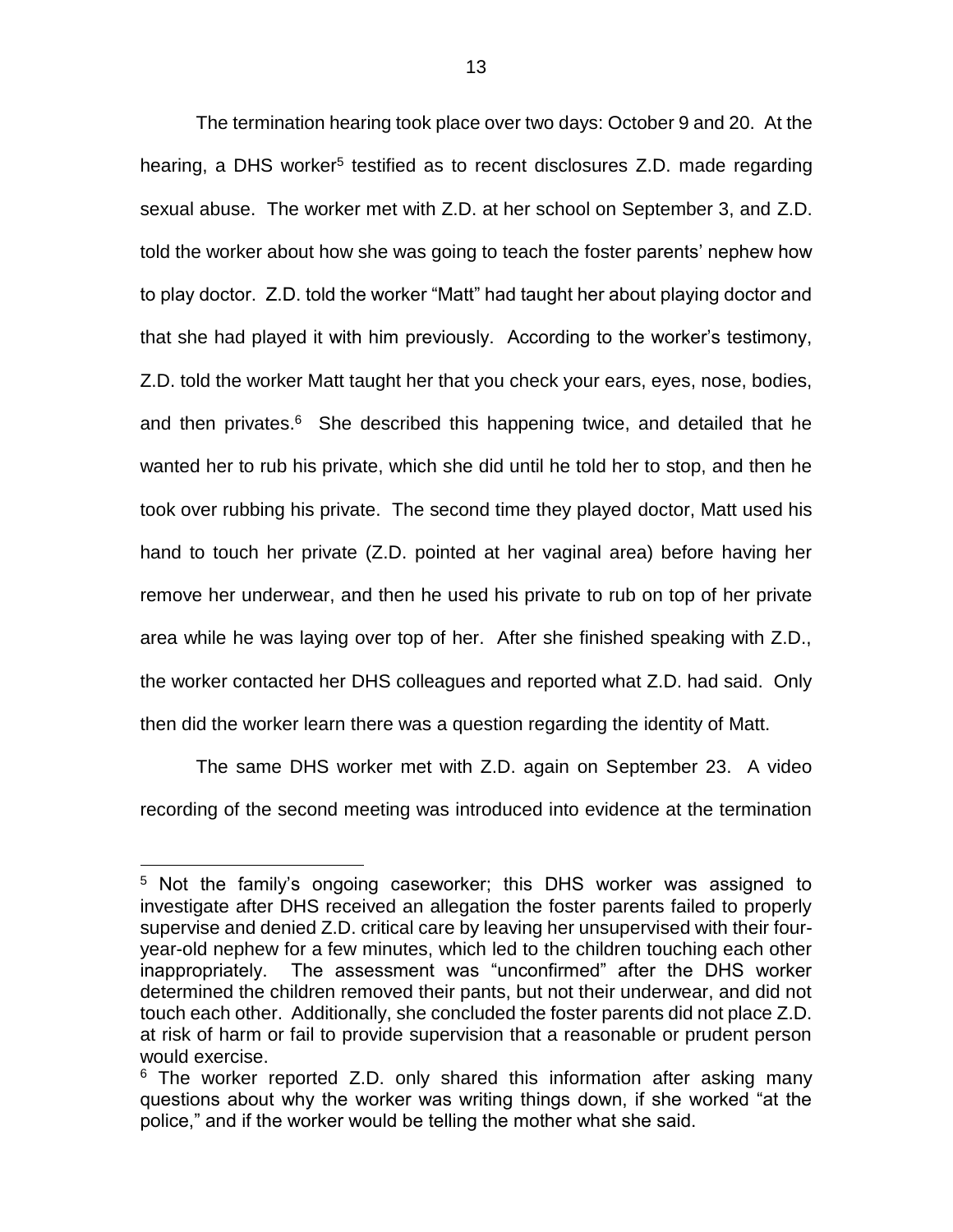hearing. It showed the worker ask Z.D. to clarify which person taught her about playing doctor, and Z.D. stated, "Matt." The worker then told Z.D. she was confused because she learned Z.D. knows "a couple different people named Matt," to which Z.D. agreed. The worker said, "Okay, so that's why I was confused; I don't know who Matt is." Z.D. told her, "It's my mom's—my mommy's married with Matt." When the worker repeated, "Mommy's married with Matt?" Z.D. said, "Yeah." A little bit later, the worker again asked Z.D., "You talked to me about how Matt told you about doctor. Which Matt was that?" Z.D. answered, "Mommy's Matt<sup>"</sup>

The mother called three of the service providers who worked with the family to testify on her behalf. They each testified they witnessed the mother have positive interactions with Z.D. during visits and generally thought the case should have progressed further—with the mother getting at least unsupervised time with Z.D.—based on what they saw.

The mother testified at the hearing as well. She stated she was drugged on the night before she went to the emergency room and that she only made statements she voluntarily took drugs because she was told she needed to "own up" to her drug use. She detailed Matt W. telling her he was "going to slit [her] effing throat" if she did not take drugs with him before apparently drugging her drink while she was not looking. She also stated she dated Matt W. for a few months before deciding they were better as friends. During the "friends" period, in December 2018 and January 2019, Matt W. babysat Z.D. at the mother's request.

The mother testified she did not begin dating Matt M. until February 24, 2019, and said he did not meet Z.D. until "after she had been taken. It was Easter."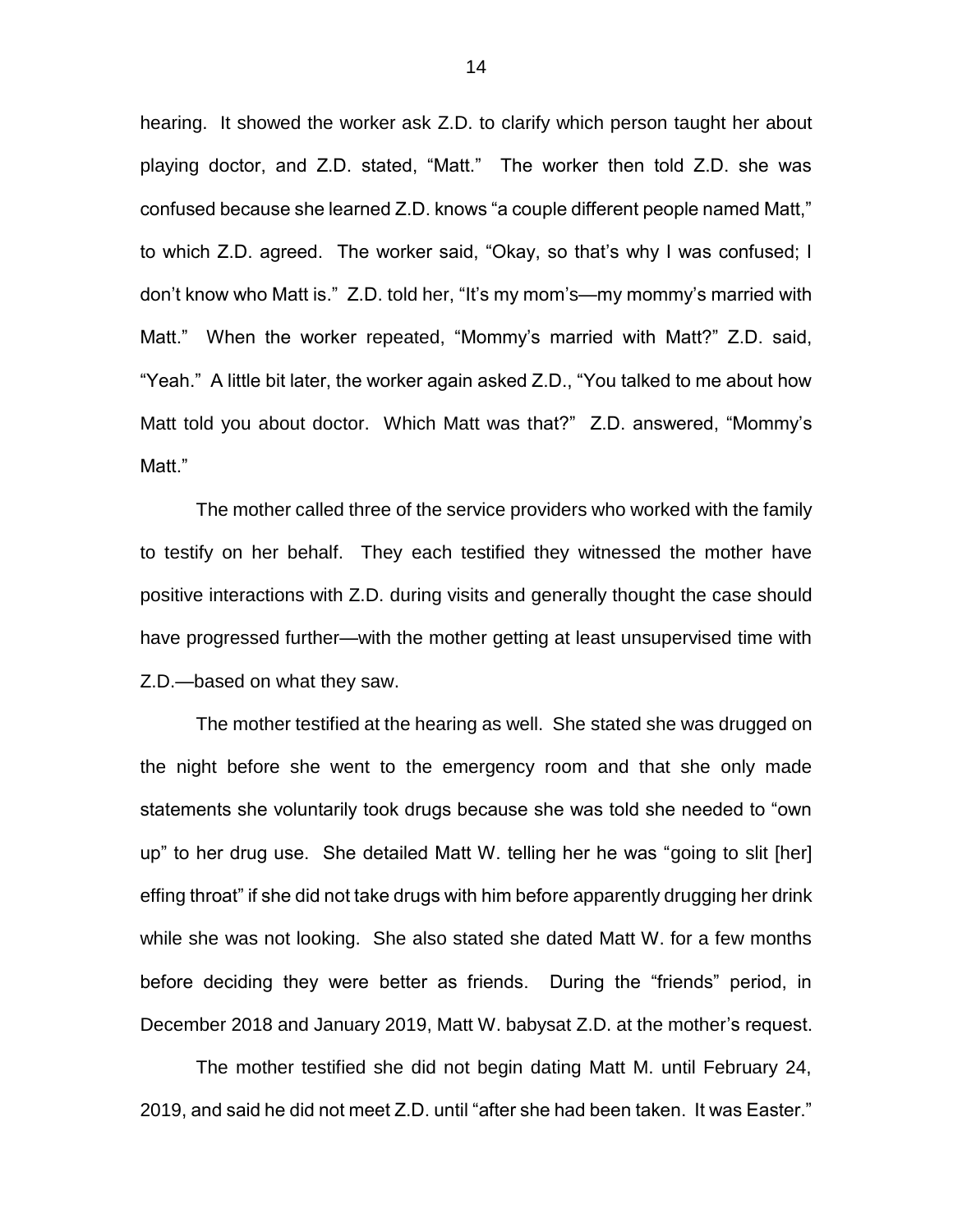She denied telling Z.D.'s therapist she previously dated Matt M. when Z.D. was two years old, claiming the therapist must have confused her statements about her prior relationship with Matt W. According to the mother's testimony, Matt M. was around Z.D. only a handful of times and never alone; she said he was allowed to attend three or four of her supervised visits with Z.D. early on in the case and the two of them took Z.D. to his grandmother's home and then his parents' home on back to back days in April 2019 for Easter celebrations with family.

The mother moved to admit "Matt [W.] Facebook post" as an exhibit, and the State and GAL objected. The court sustained the objection. The mother also moved to admit an exhibit containing side-by-side pictures of Matt W. and her husband, Matt M., to show how "very similar" the two men look. This exhibit was admitted at trial. The mother asserted the photos were important because Matt M. never had "ability or time alone with" Z.D. so someone else must have been the perpetrator of sexual abuse upon her. The mother testified she "put it together" that Matt W. was the person who perpetrated sexual abuse on Z.D. later, when a friend told her about "very strange" and "awful women things" Matt W. posted on social media. She also testified she exchanged messages online with an unnamed sixteen-year-old girl who claimed to be dating twenty-four-year-old Matt W.

Additionally, the mother testified, "I have had people not believe me when I was younger. I want to be different and, you know, take care of my daughter." She stated that she did not want to put a man before her children. But when asked about not believing Z.D.'s recent statements that Matt M. is the one who touched her inappropriately, the mother responded,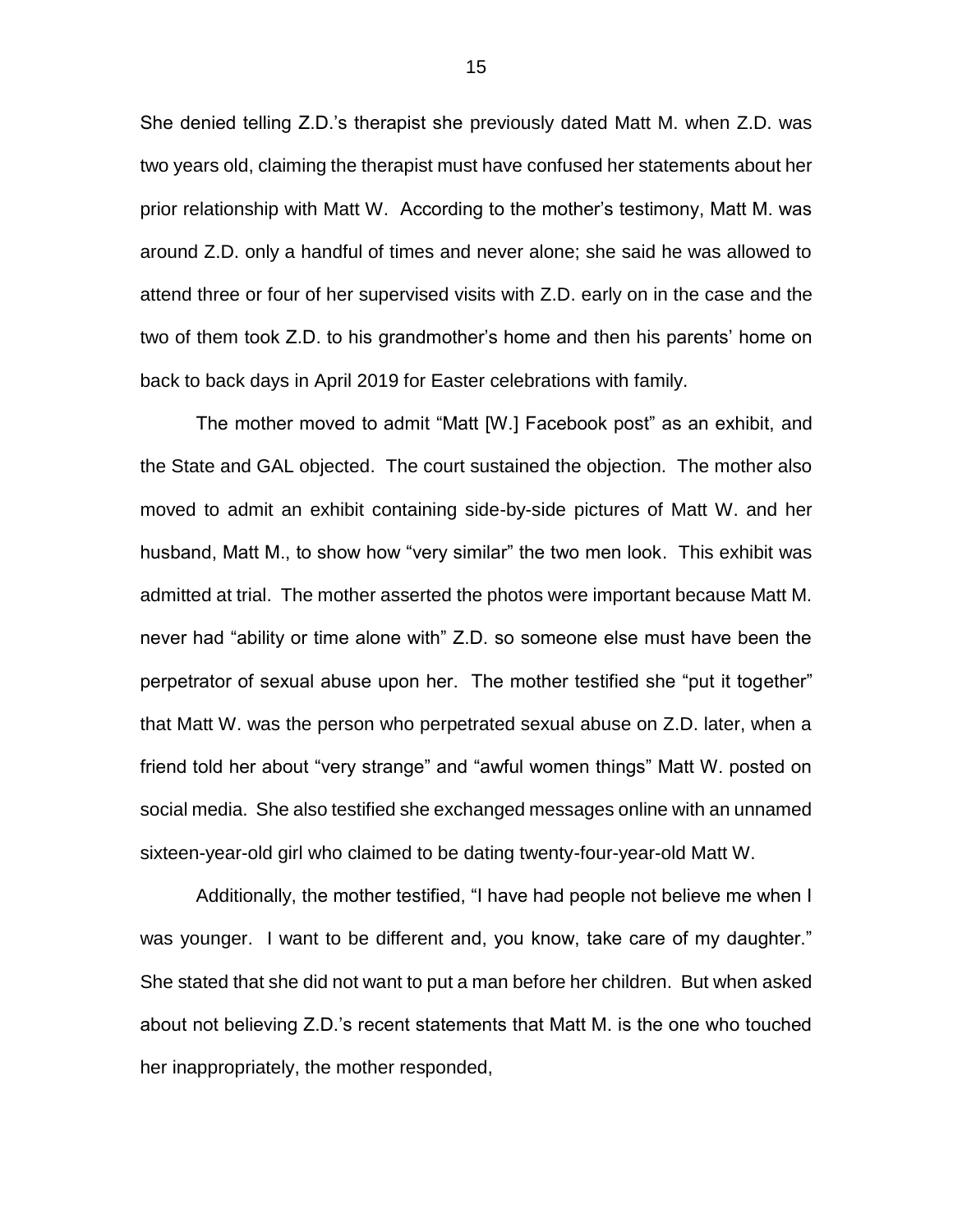I never said I don't believe her. I just—I have just expressed that it is a hard spot for me to be in.

I am with this person and I have a child with this person and I need to figure out my life of how I can protect my daughter because she said this person did something to her. But I can't just up and move somewhere else and not let this person know about his children or whatnot without, you know, knowing facts or what have you.

The family's long-time social worker testified at the trial. She acknowledged

the mother completed a substance-abuse program and completed a number of

drug tests that were negative for all substances. And, although she waited nearly

a year into the case to begin mental-health therapy, the mother had regular therapy

sessions since March 2020. The DHS worker still had concerns the mother

needed to "validate [Z.D.'s] feelings and [Z.D.'s] truth."

The court terminated the mother's parental rights pursuant to section 232.116(1)(f), finding Z.D. could not be returned to the mother's care because the mother

will subject [Z.D.] to sexual abuse. [The mother] is adamant the abuse committed was not by her husband Matt. The Court believes [Z.D.] is not mistaken. [The mother's] response, unfortunately, is to encourage more contact between the two. She is now over eighteen months into services but has still failed to separate herself from the person who inflicted the abuse. As Ms. Murray testified, [the mother] needed to accept that *she* was the person who placed [Z.D.] in harm's way and *she* was sorry.

The court found the mother "does not want to believe her own daughter's memory and instead deflects to a story with no corroboration and no credibility." It concluded termination of the mother's parental rights is in Z.D.'s best interests because "[s]he deserves to be in an environment where her parents believe her instead of working to disprove her." Additionally, "it is in [Z.D.'s] best interests to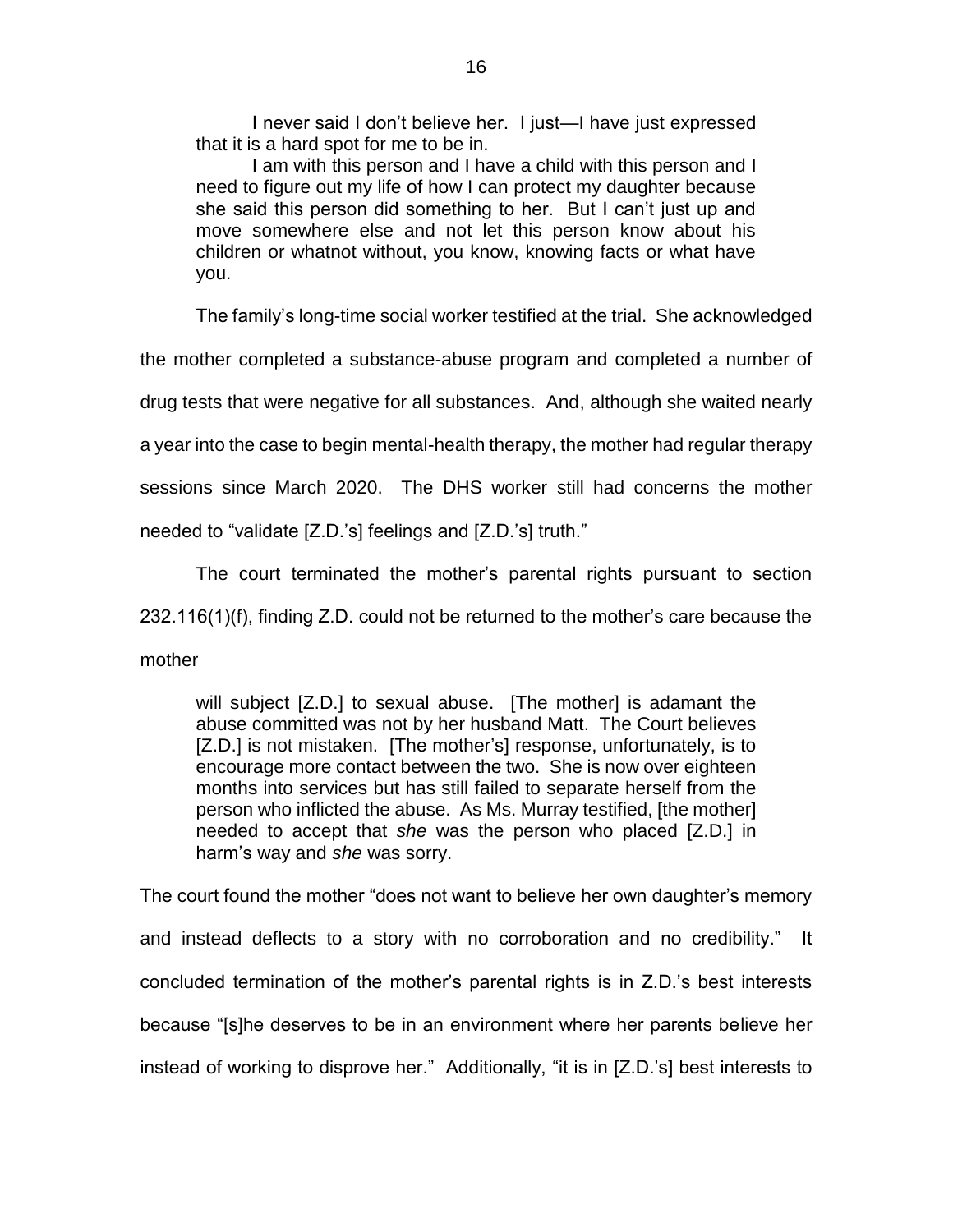live free from other children where she risks future victimization and possible delinquent acts."

The mother appeals.

## **II. Standard of Review.**

We review termination proceedings de novo. *In re J.H.*, 952 N.W.2d 157,

166 (Iowa 2020). We review evidentiary rulings for an abuse of discretion. *In re* 

*N.N.*, 692 N.W.2d 51, 54 (Iowa Ct. App. 2004).

# **III. Discussion.**

# **A. Reasonable Efforts.**

The juvenile court terminated the mother's parental rights under paragraph

(f) of section 232.116(1), which allows the court to terminate when:

(1) The child is four years of age or older.

(2) The child has been adjudicated a child in need of assistance pursuant to section 232.96.

(3) The child has been removed from the physical custody of the child's parents for at least twelve of the last eighteen months, or for the last twelve consecutive months and any trial period at home has been less than thirty days.

(4) There is clear and convincing evidence that at the present time the child cannot be returned to the custody of the child's parents as provided in section 232.102.

The mother does not directly contest any of the four elements, though she maintains DHS failed to make reasonable efforts to reunite her with Z.D., which implicates the fourth element. *See In re C.B.*, 611 N.W.2d 489, 493 (Iowa 2000) ("[T]he reasonable efforts requirement is not viewed as a strict substantive requirement of termination. Instead, the scope of the efforts by DHS to reunify the parent and child after removal impacts the burden of proving those elements of termination which require unification efforts."). "The State must show reasonable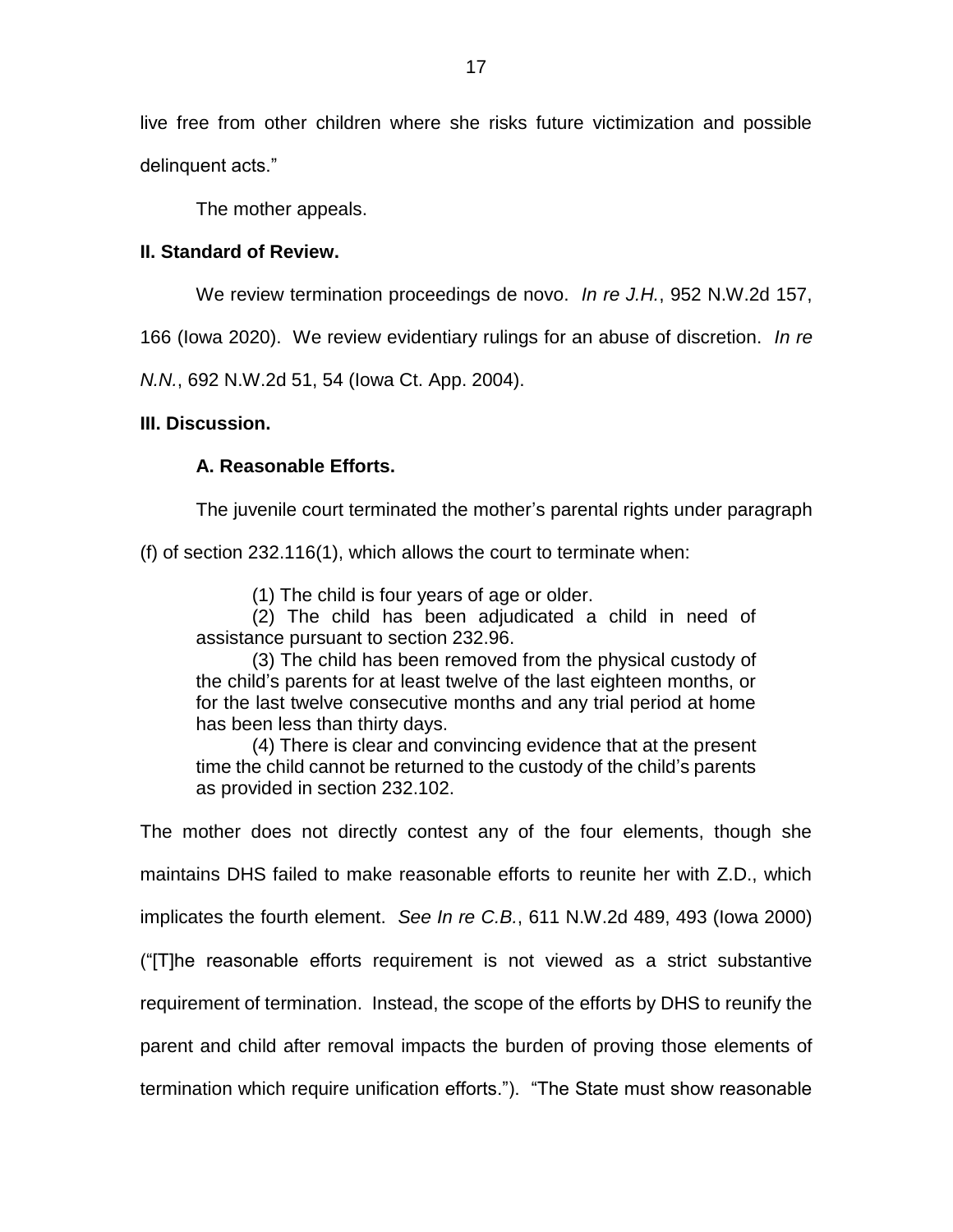efforts as part of its ultimate proof the child cannot be safely returned to the care of a parent." *In re L.M.*, 904 N.W.2d 835, 839 (Iowa 2017) (citation omitted); *see also* Iowa Code § 232.116(1)(f)(4).

The mother raises a laundry list of services she believes she should have been offered to help reunite her with Z.D., including family therapy, a different therapist to provide a second opinion whether Z.D. was ready for family therapy, forensic evaluation regarding who perpetrated sexual abuse on Z.D., investigating the "many missing links," an expert to complete a "comprehensive review of the case" to set forth a practice involving "potential perpetrator," and services for Matt M. Generally, the mother's argument boils down to the claim she was wrongly prevented from getting more time (with less supervision) with her daughter. She believes her case was improperly stalled because, while everyone else involved believed Z.D.'s allegations the mother's now-husband sexually abused her, the mother "knows" this cannot have happened because Z.D. never met Matt M. until after her removal. The mother suggests the other services and providers she requests—therapists, forensic interviewers, and experts—would side with her, allowing the mother to progress toward reunification with Z.D. while remaining with her husband.

But the mother's claims Matt M. never had access to Z.D. because he never met Z.D. until after her removal lack credibility.<sup>7</sup> They are contradicted by the mother's own evidence in the CINA proceeding. At the September 2020

 $7$  This credibility finding is also supported by the juvenile court's ruling, which concluded Z.D. "is not mistaken" about her allegations involving Matt M. *See In re A.K.*, 825 N.W.2d 46, 49 (Iowa 2013) (providing we "give weight to the factual findings of the juvenile court, especially regarding the credibility of witnesses").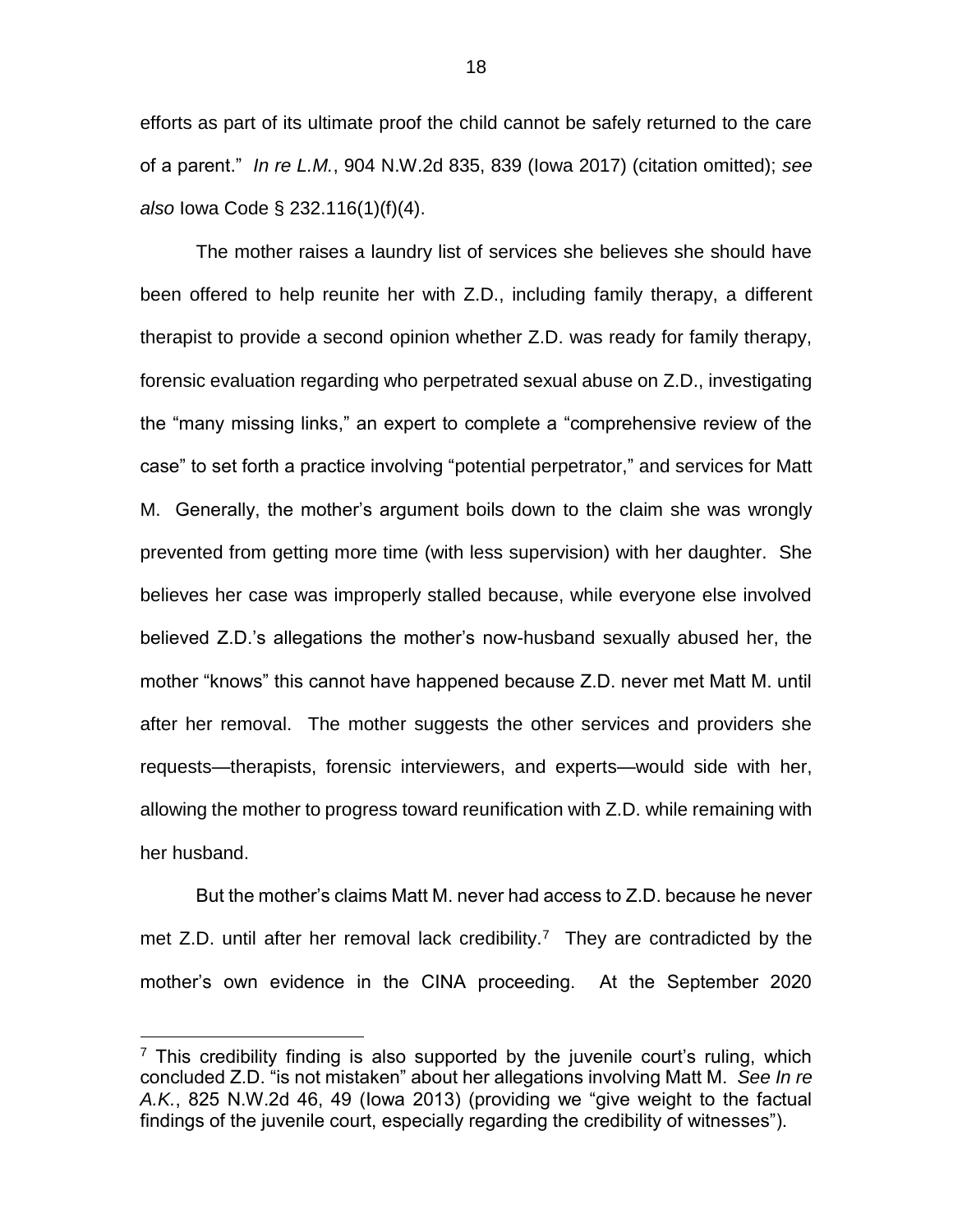permanency review hearing, the mother introduced into evidence a letter written by the mother of Matt M., in which Matt M's mother stated she "met [Z.D.] several times before she was abruptly taken and moved from foster provider to foster provider until she was placed with the current foster people." The letter continued, "When [Z.D.] was at my home, she was very polite and engaging. She ate meals with us, read stories, and played games like any other child. She and [the mother] and [Matt M.] did family things like walking the dog and baking cookies." Similarly Matt M.'s father wrote a letter that was admitted into evidence, in which he stated he had "spent a lot of time" with the mother and Z.D.

The mother made strides in some areas DHS asked her to, such as proving she was not using drugs and beginning mental-health therapy. But, eighteen months into the proceedings, the mother had not established a protective capacity for Z.D.; she was seemingly willing to lie to the court to protect her husband over her young daughter who had been sexually abused while in her care. *See In re D.D.*, 955 N.W.2d 186, 194–95 (Iowa 2021) ("While . . . creating a family utopia certainly can't be DHS's pursuit, nor can permitting child sexual abusers to live with their victims when the sexual abuser has never admitted to the act and thus cannot have been 'treated' to fix it, and when the victim's only hope of protection is a mother who has steadfastly denied the fact of her husband's sexual abuse of her children and thus can be counted on for no measure of protection."); *In re C.N.*, No. 19-1861, 2020 WL 567283, at \*1 (Iowa Ct. App. Feb. 5, 2020) (affirming termination after children were removed upon reports mother's paramour sexually abused child and providers believed the paramour continued to live in the home). As the juvenile court recognized, without more progress from the mother in this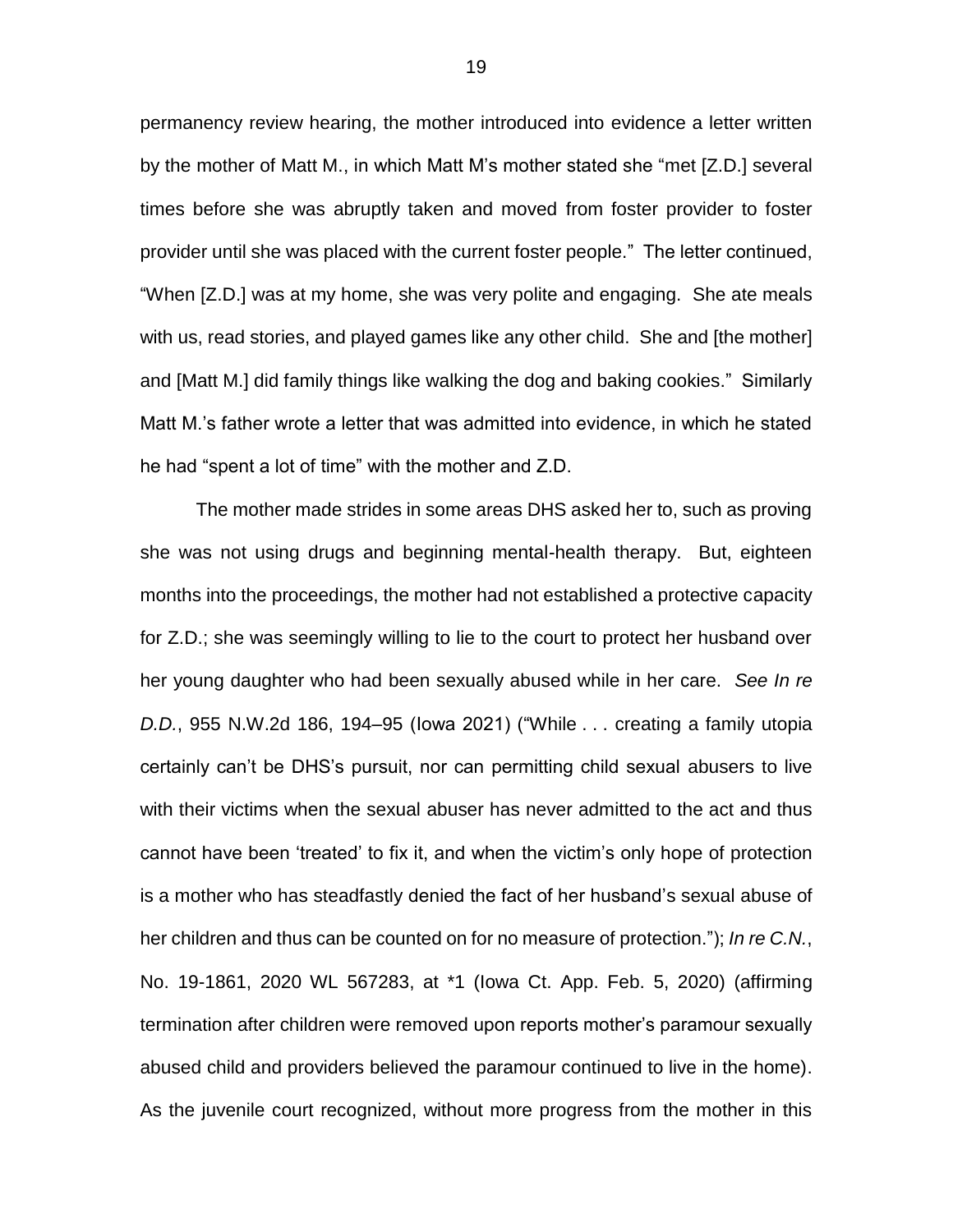area, the time for more services was past. 8 *See In re J.C.*, No. 00-2083, 2001 WL 710262, at \*1 (Iowa Ct. App. June 13, 2001) ("The efforts to reunite the parent and child, required by statute, are of course to be undertaken very seriously, but with a sense of urgency, and should not deprive the child of a seasonable resolution of a termination proceeding.").

### **B. Best Interests.**

The mother maintains termination of her parental rights is not in Z.D.'s best interests. *See* Iowa Code § 232.116(2). We disagree. Z.D. needs consistent parenting in a safe home. *See In re J.E.*, 723 N.W.2d 796, 802 (Iowa 2006) (Cady, J., concurring specially) (identifying "a child's safety" and "need for a permanent home" as the defining elements of a child's best interests). And the mother is unable to provide those things at this time.

## **C. Evidentiary Challenges.**

 $\overline{a}$ 

The mother raises three evidentiary challenges. She argues the juvenile court committed reversible error in excluding the following evidence.

**Photos of "two Matts."** The mother maintains the court abused its discretion in giving "no weight" to her exhibit showing pictures of Matt M. and Matt W. side by side.<sup>9</sup> While we do not refuse to consider the admitted exhibit, the

<sup>&</sup>lt;sup>8</sup> In passing, the mother mentions other family members she wanted to be considered as placement options for Z.D.; the mother incorporates this in her "reasonable efforts" argument. "But challenges to the reasonable-efforts mandate must focus on services that would have led to reunification." *C.N.*, 2020 WL 567283, at \*2. And we cannot see, and the mother does not explain, how these placement options would have impacted her efforts to reunify with Z.D.

 $9$  There was some question whether this exhibit was admitted in the juvenile court. Following an order by this court, the juvenile court clarified that the exhibit was admitted and part of the record but the court "[gave it] no weight as it fail[ed] to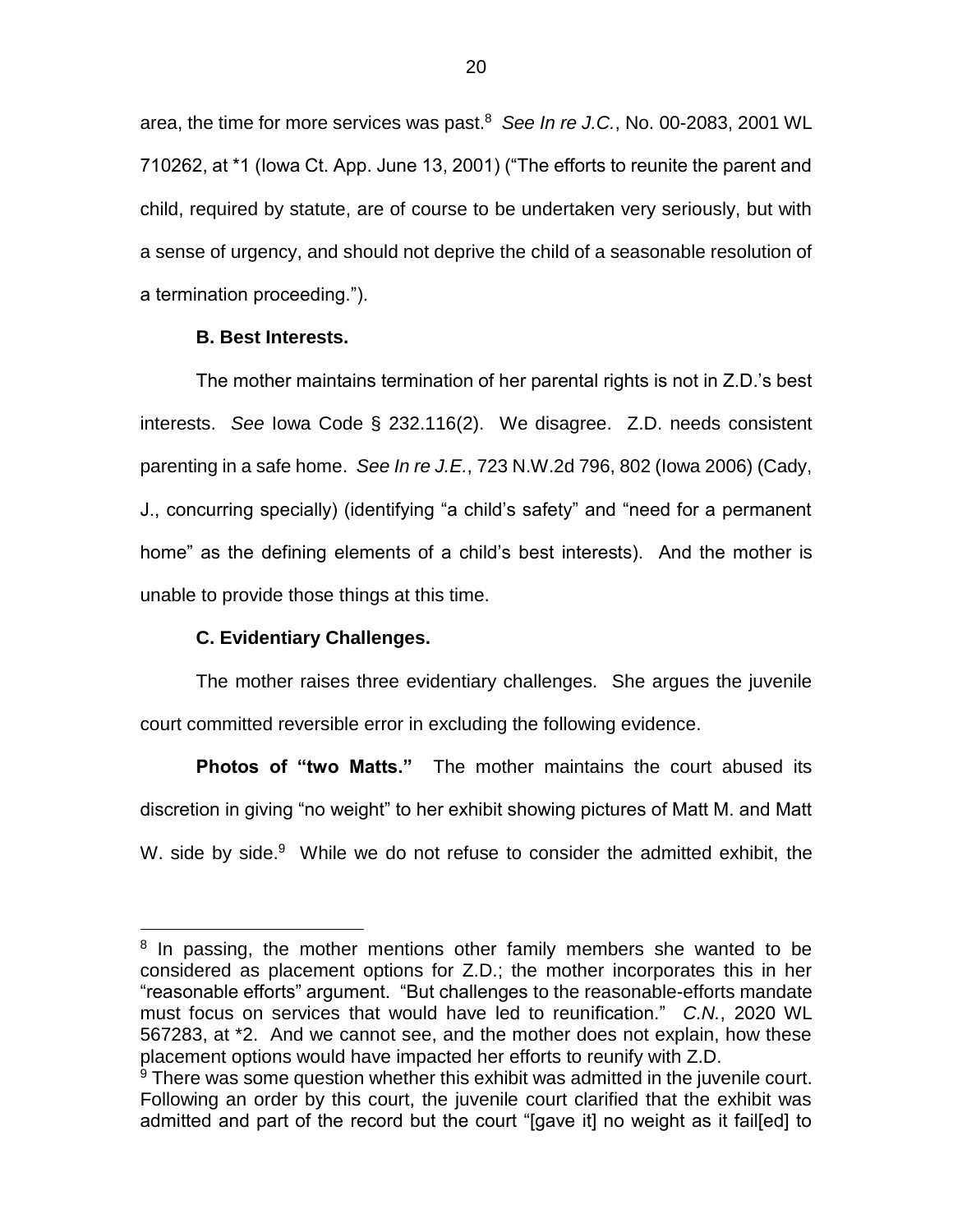"uncanny similarities" the mother asserts exist between Matt M. and Matt. W. do not change our opinion that the mother's statements about Matt M.'s access to Z.D. are not credible.We need not consider whether the juvenile court should have considered or placed more weight on this evidence, as our review of the overall termination decision is de novo, and our review of this evidence does not convince us termination of the mother's rights is in error. *See, e.g.*, *In re M.P.*, No. 02-0306, 2002 WL 700979, at \*3–4 (Iowa Ct. App. Apr. 24, 2002) (refusing to reverse for juvenile court's failure to consider evidence because the appellate court reviewed de novo the excluded evidence—admitted by an offer of proof—and determined the evidence did not change the result).

**Messages from Third Party.** The mother challenges the juvenile court's exclusion of her exhibit showing "communication Matt [W.] had with another female which shows his true color[s] and demonstrates his character—or lack thereof." First, because the mother failed to make an offer of proof, we cannot review either the offered evidence or the juvenile court's ruling. *See, e.g.*, *In re R.W.*, No. 16- 1856, 2017 WL 1278365, at \*3 n.2 (Iowa Ct. App. Apr. 5, 2017) ("'The purpose of an offer of proof is . . . to make a meaningful record for appellate review. . . .' An offer of proof is important because it preserves error." (second alteration in original) (citation omitted)). And second, it is not apparent to us how it would have helped the mother's case—a case generally about the mother's protective capacity—to introduce evidence purportedly establishing that a man she dated and had watch her young daughter lacks character and is dangerous to young females. *See In* 

make a fact regarding termination more or less probable" and was "unreliable for the purpose for which it was offered."